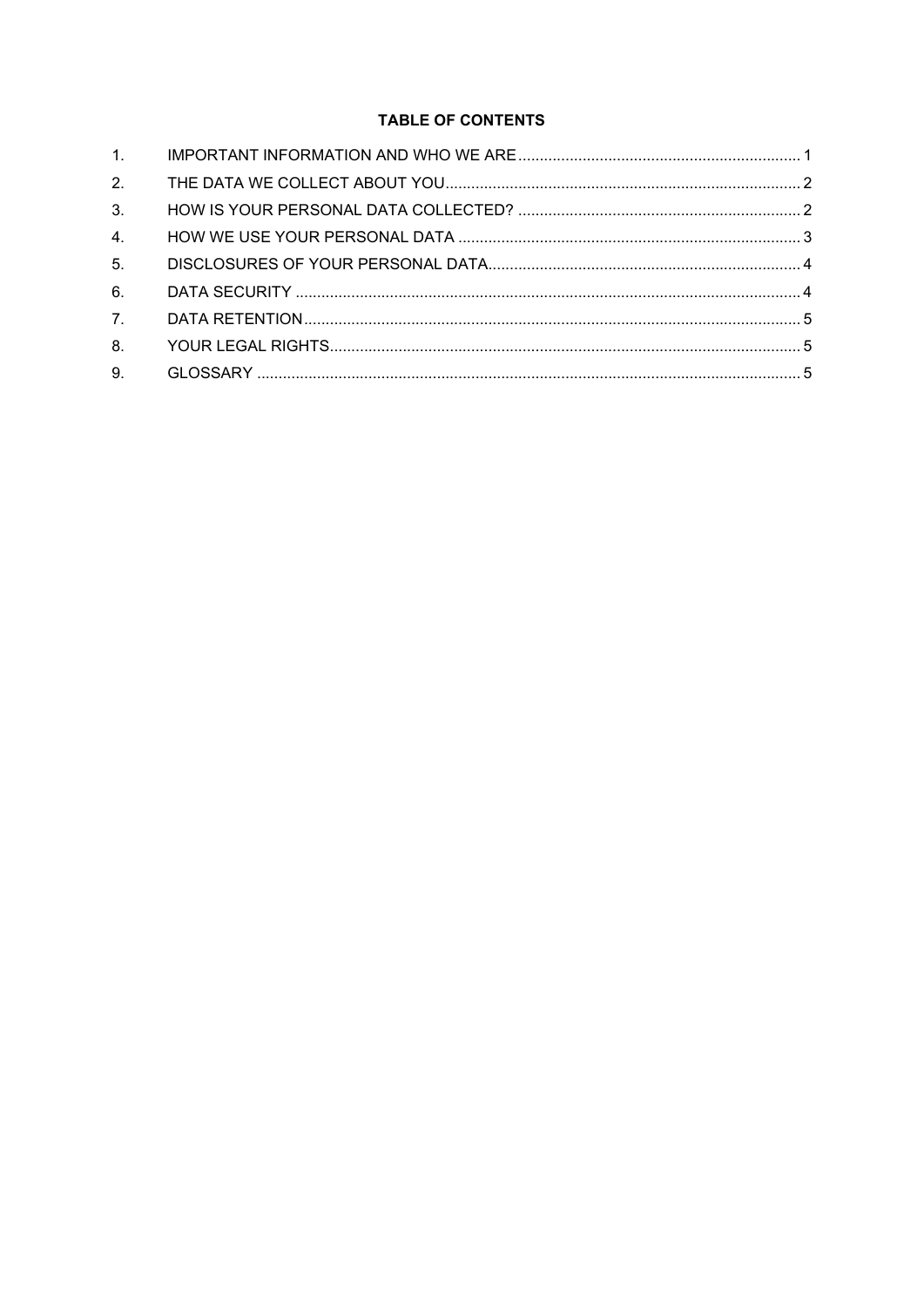## Introduction

Welcome to the Derrity Gundogs' privacy policy.

Derrity Gundogs respects your privacy and is committed to protecting your personal data. This privacy policy will inform you as to how we look after your personal data when you liaise with us regarding the purchase of a dog, dog training lessons or advice and/or you place your order for any such products or services. It will also tell you about your privacy rights and how the law protects you.

Please also use the Glossary to understand the meaning of some of the terms used in this privacy policy.

#### 1. IMPORTANT INFORMATION AND WHO WE ARE

- 2. THE DATA WE COLLECT ABOUT YOU
- 3. HOW IS YOUR PERSONAL DATA COLLECTED?
- 4. HOW WE USE YOUR PERSONAL DATA
- 5. DISCLOSURES OF YOUR PERSONAL DATA
- 6. DATA SECURITY
- 7. DATA RETENTION
- 8. YOUR LEGAL RIGHTS
- 9. GLOSSARY

#### 1. IMPORTANT INFORMATION AND WHO WE ARE

#### Purpose of this privacy policy

This privacy policy aims to give you information on how Derrity Gundogs collects and processes your personal data when you liaise with us as regards our products and services and/or when you purchase any such products and services.

It is important that you read this privacy policy so that you are fully aware of how and why we are using your data.

#### **Controller**

Charlotte Jeffrey T/A Derrity Gundogs (a sole trader) (Derrity Gundogs) is the controller and responsible for your personal data (collectively referred to as "we", "us" or "our" in this privacy policy).

If you have any questions about this privacy policy, including any requests to exercise your legal rights, please contact us using the details set out below.

#### Contact details

If you have any questions about this privacy policy or our privacy practices, please contact us in the following ways:

Email address: derrity729@hotmail.co.uk

Postal address: Middleton House, Main Street, Caunton, Nottinghamshire, NG23 6AB

Telephone number: 07837 948114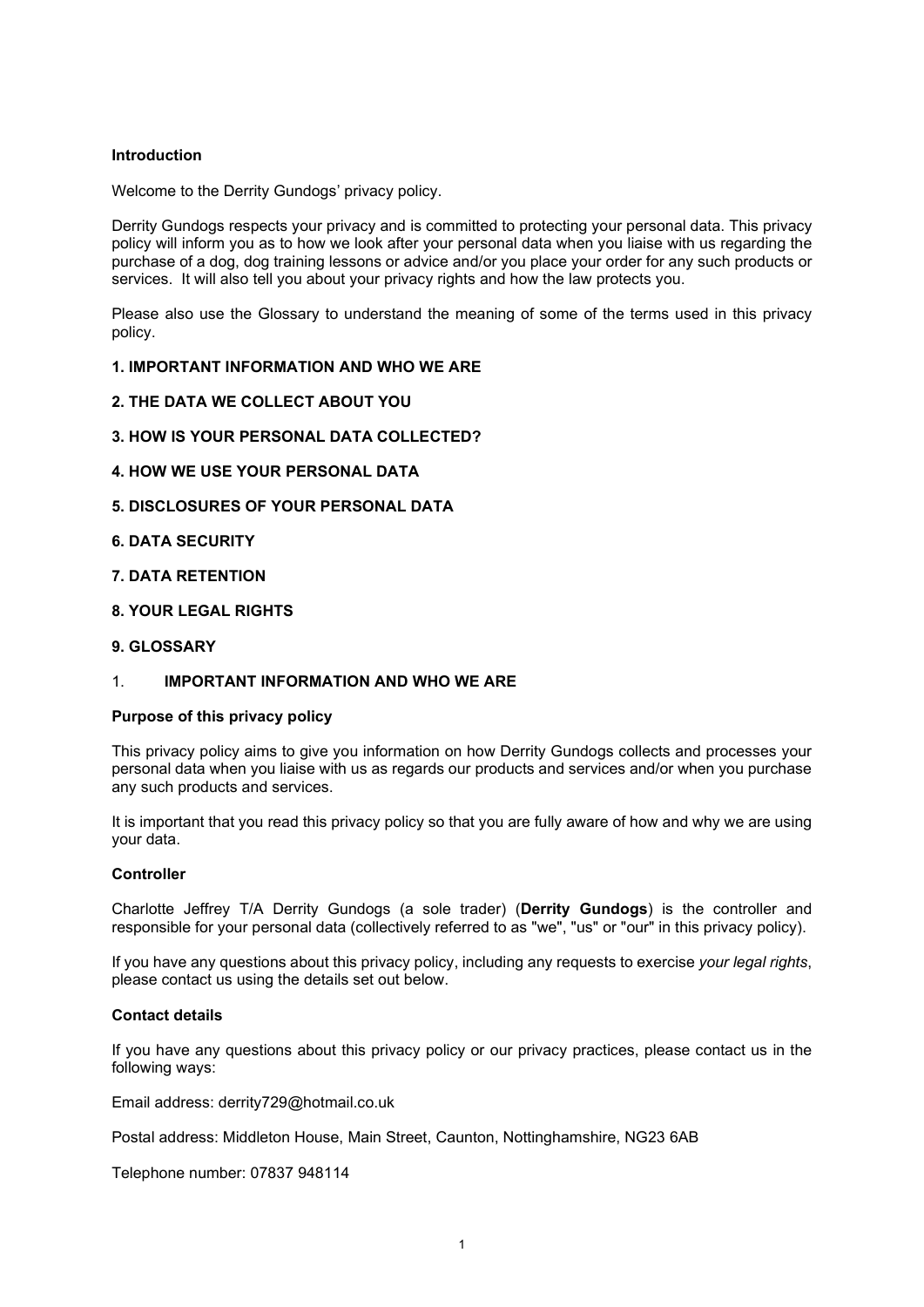You have the right to make a complaint at any time to the Information Commissioner's Office (ICO), the UK regulator for data protection issues (www.ico.org.uk). We would, however, appreciate the chance to deal with your concerns before you approach the ICO so please contact us in the first instance.

## Changes to the privacy policy and your duty to inform us of changes

We keep our privacy policy under regular review.

It is important that the personal data we hold about you is accurate and current. Please keep us informed if your personal data changes during your relationship with us.

## 2. THE DATA WE COLLECT ABOUT YOU

Personal data, or personal information, means any information about an individual from which that person can be identified. It does not include data where the identity has been removed (anonymous data).

We may collect, use, store and transfer different kinds of personal data about you which we have grouped together as follows:

- Identity Data includes first name, maiden name, last name, username or similar identifier, marital status, title, date of birth and gender.
- Contact Data includes billing address, delivery address, email address and telephone numbers.
- Transaction Data includes details about payments to and from you.
- Marketing and Communications Data includes your preferences in receiving marketing from us and our third parties and your communication preferences
- Profile Data includes purchases or orders made by you.

We do not collect any Special Categories of Personal Data about you (this includes details about your race or ethnicity, religious or philosophical beliefs, sex life, sexual orientation, political opinions, trade union membership, information about your health, and genetic and biometric data). Nor do we collect any information about criminal convictions and offences.

## If you fail to provide personal data

Where we need to collect personal data by law, or under the terms of a contract we have with you, and you fail to provide that data when requested, we may not be able to perform the contract we have or are trying to enter into with you. In this case, we may have to cancel a product but we will notify you if this is the case at the time.

## 3. HOW IS YOUR PERSONAL DATA COLLECTED?

We use different methods to collect data from and about you including through:

- Direct interactions. You may give us your Identity and Contact Data by filling in forms or by corresponding with us by post, phone, email or otherwise. This includes personal data you provide when you:
- apply for or liaise with us regarding our products or services;
- request that we provide your information to the Kennel Club on your behalf;
- give us feedback or contact us.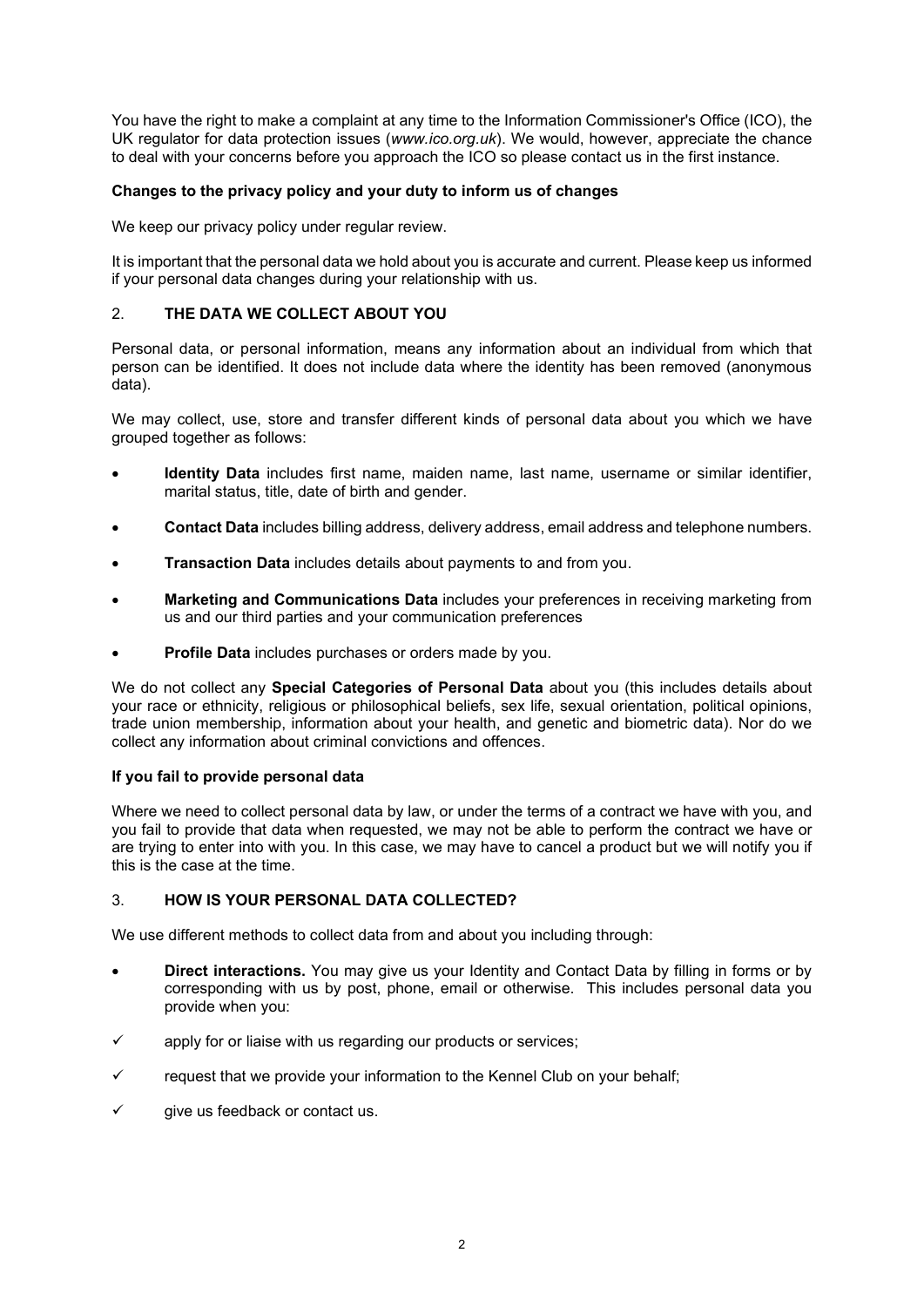## 4. HOW WE USE YOUR PERSONAL DATA

We will only use your personal data when the law allows us to. Most commonly, we will use your personal data in the following circumstances:

- Where we need to perform the contract we are about to enter into or have entered into with you.
- Where it is necessary for our legitimate interests (or those of a third party) and your interests and fundamental rights do not override those interests.
- Where we need to comply with a legal obligation.

#### Purposes for which we will use your personal data

We have set out below, in a table format, a description of all the ways we plan to use your personal data, and which of the legal bases we rely on to do so. We have also identified what our legitimate interests are where appropriate.

Note that we may process your personal data for more than one lawful ground depending on the specific purpose for which we are using your data. Please contact us if you need details about the specific legal ground we are relying on to process your personal data where more than one ground has been set out in the table below.

| <b>Purpose/Activity</b>                                                                                                                                                                 | Type of data                                                                                | Lawful<br>basis<br>processing<br>for<br>including basis of legitimate interest                                                                                                                                                               |
|-----------------------------------------------------------------------------------------------------------------------------------------------------------------------------------------|---------------------------------------------------------------------------------------------|----------------------------------------------------------------------------------------------------------------------------------------------------------------------------------------------------------------------------------------------|
| To register you as a new<br>customer                                                                                                                                                    | (a) Identity<br>(b) Contact                                                                 | Performance of a contract with you                                                                                                                                                                                                           |
| To process and deliver your<br>order including:<br>(a) Manage payments, fees and<br>charges<br>(b) Collect and recover money<br>owed to us                                              | (a) Identity<br>(b) Contact<br>(e) Transaction<br>(d)<br>Marketing<br>and<br>Communications | (a) Performance of a contract with you<br>Necessary for our<br>legitimate<br>(b)<br>interests (to recover debts due to us)                                                                                                                   |
| To manage our relationship with<br>you which will include:<br>(a) Notifying you about changes<br>to our terms or privacy policy<br>(b) Asking you to leave a review<br>or take a survey | (a) Identity<br>(b) Contact<br>(c) Profile<br>(d)<br>and<br>Marketing<br>Communications     | (a) Performance of a contract with you<br>(b) Necessary to comply with a legal<br>obligation<br>Necessary for our<br>legitimate<br>(c)<br>interests (to keep our records updated<br>and to study how customers use our<br>products/services) |
| make<br>To<br>suggestions<br>and<br>recommendations to you about<br>goods or services that may be of<br>interest to you                                                                 | (a) Identity<br>(b) Contact<br>(c) Technical<br>(d) Usage<br>(e) Profile                    | Necessary for our legitimate interests<br>(to develop our products/services and<br>grow our business)                                                                                                                                        |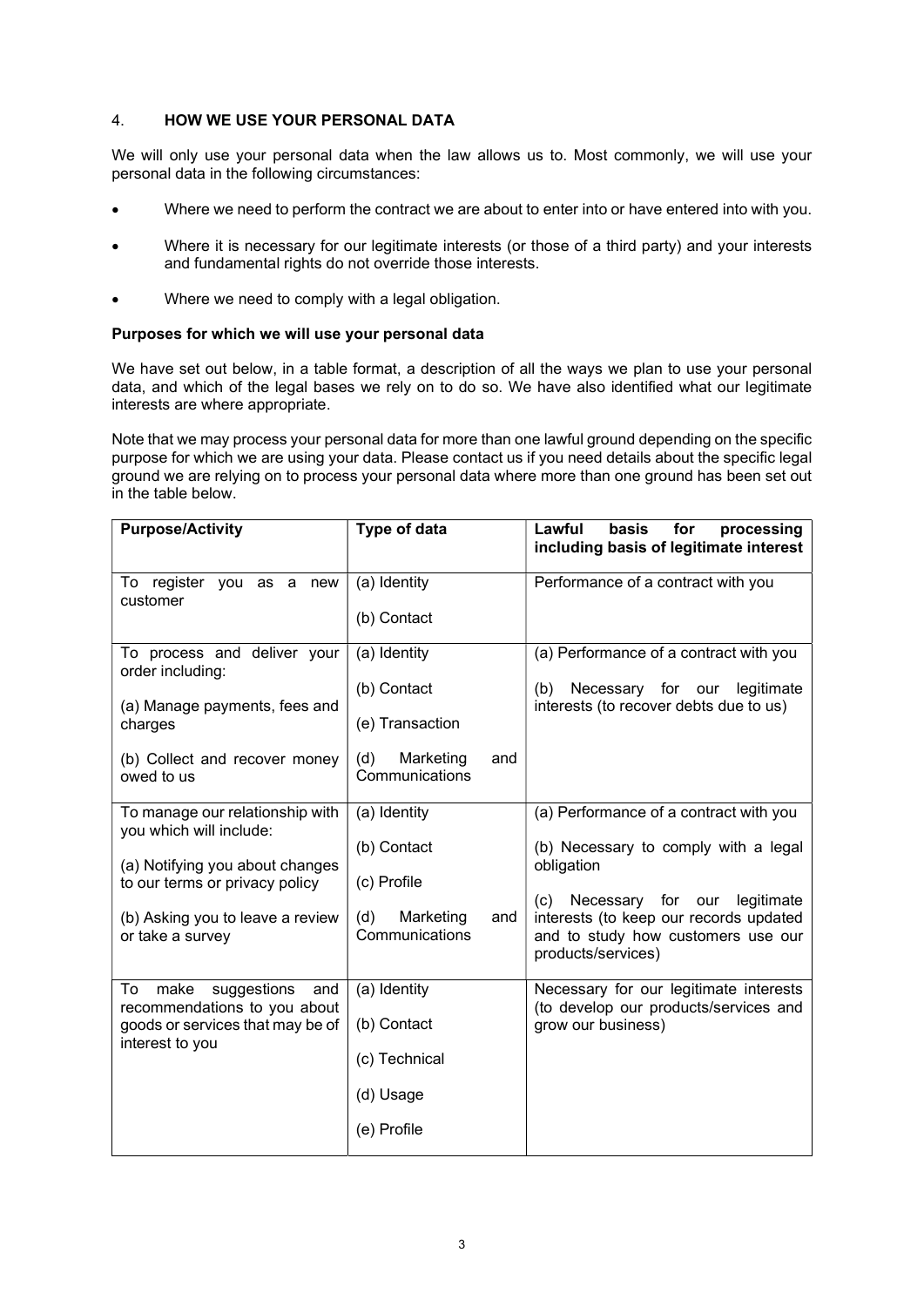| (f)<br>Marketing<br>Communications | and |  |
|------------------------------------|-----|--|
|                                    |     |  |

## Marketing

Other than to the Kennel Club, and then only with your authority, we do not provide your data to any other third parties for marketing purposes.

#### Opting out

You can ask us to stop sending you marketing messages at any time by contacting us. If you wish the Kennel Club to stop sending you messages, you are also entitled to contact them directly and confirm the same.

Where you opt out of receiving these marketing messages, this will not apply to personal data provided to us as a result of a purchase of a dog.

#### Change of purpose

We will only use your personal data for the purposes for which we collected it, unless we reasonably consider that we need to use it for another reason and that reason is compatible with the original purpose. If you wish to get an explanation as to how the processing for the new purpose is compatible with the original purpose, please contact us.

If we need to use your personal data for an unrelated purpose, we will notify you and we will explain the legal basis which allows us to do so.

Please note that we may process your personal data without your knowledge or consent, in compliance with the above rules, where this is required or permitted by law.

## 5. DISCLOSURES OF YOUR PERSONAL DATA

We may share your personal data with the parties set out below for the purposes set out in the table above.

- External Third Parties as set out in the Glossary.
- Third parties to whom we may choose to sell, transfer or merge parts of our business or our assets. Alternatively, we may seek to acquire other businesses or merge with them. If a change happens to our business, then the new owners may use your personal data in the same way as set out in this privacy policy.

We require all third parties to respect the security of your personal data and to treat it in accordance with the law. We do not allow our third-party service providers to use your personal data for their own purposes and only permit them to process your personal data for specified purposes and in accordance with our instructions.

#### 6. DATA SECURITY

We have put in place appropriate security measures to prevent your personal data from being accidentally lost, used or accessed in an unauthorised way, altered or disclosed. In addition, we limit access to your personal data to those employees, agents, contractors and other third parties who have a business need to know. They will only process your personal data on our instructions and they are subject to a duty of confidentiality.

We have put in place procedures to deal with any suspected personal data breach and will notify you and any applicable regulator of a breach where we are legally required to do so.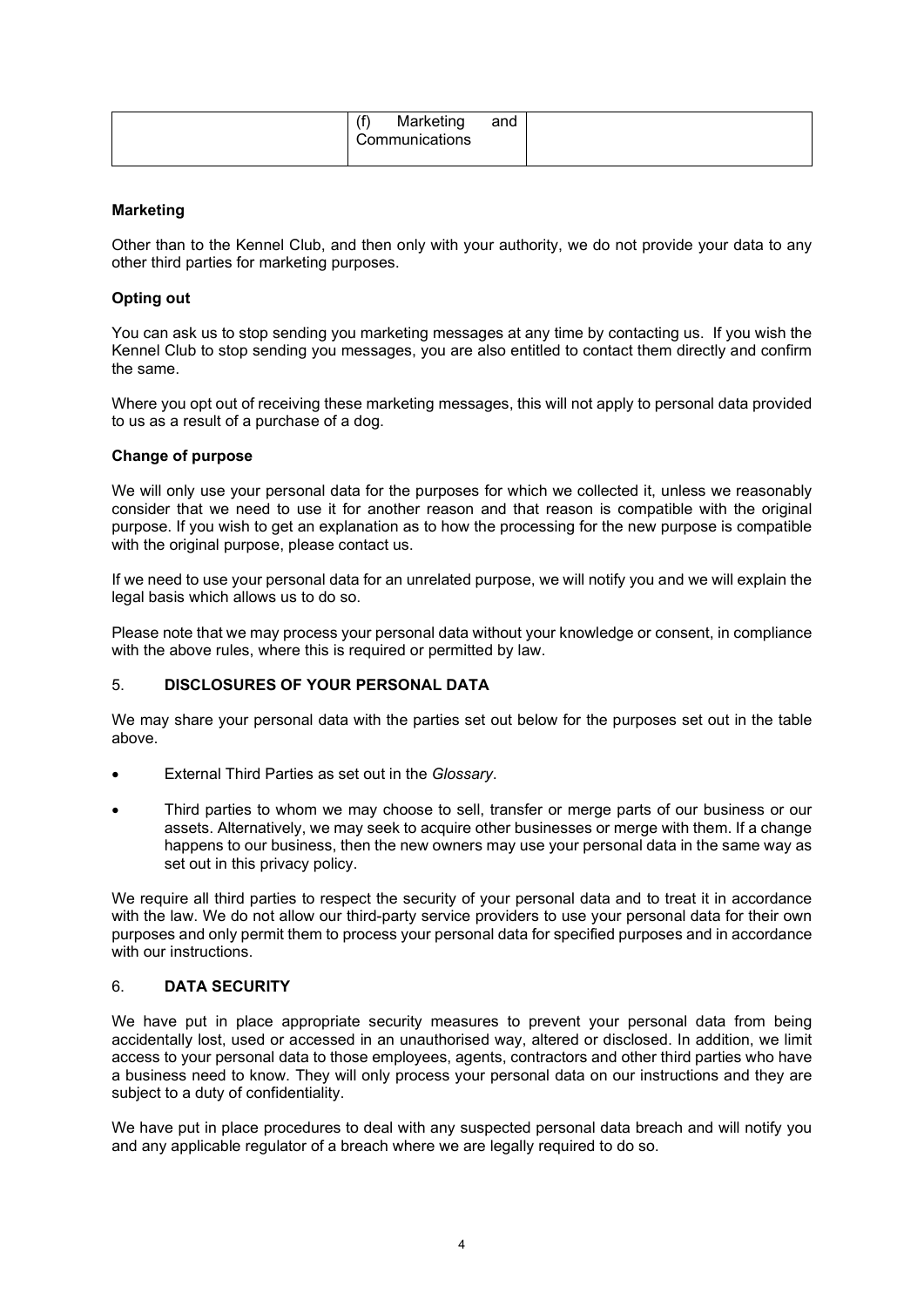## 7. DATA RETENTION

#### How long will you use my personal data for?

We will only retain your personal data for as long as reasonably necessary to fulfil the purposes we collected it for, including for the purposes of satisfying any legal, regulatory, tax, accounting or reporting requirements. We may retain your personal data for a longer period in the event of a complaint or if we reasonably believe there is a prospect of litigation in respect to our relationship with you.

By law we have to keep basic information about our customers (including Contact, Identity, Financial and Transaction Data) for six years after they cease being customers for tax purposes.

In some circumstances you can ask us to delete your data.

#### 8. YOUR LEGAL RIGHTS

Under certain circumstances, you have rights under data protection laws in relation to your personal data. The ICO website contains full details in relation to your right and further details are also set out below in the Glossary.

If you wish to exercise any of the rights please contact us.

#### 9. GLOSSARY

#### LAWFUL BASIS

Legitimate Interest means the interest of our business in conducting and managing our business to enable us to give you the best service/product and the best and most secure experience. We make sure we consider and balance any potential impact on you (both positive and negative) and your rights before we process your personal data for our legitimate interests. We do not use your personal data for activities where our interests are overridden by the impact on you (unless we have your consent or are otherwise required or permitted to by law). You can obtain further information about how we assess our legitimate interests against any potential impact on you in respect of specific activities by contacting us.

Performance of Contract means processing your data where it is necessary for the performance of a contract to which you are a party or to take steps at your request before entering into such a contract.

Comply with a legal obligation means processing your personal data where it is necessary for compliance with a legal obligation that we are subject to.

#### THIRD PARTIES

#### External Third Parties

- Professional advisers including lawyers, bankers, auditors and insurers based in the UK (or a specific country as discussed with you) who provide consultancy, banking, legal, insurance and accounting services.
- HM Revenue & Customs, regulators and other authorities based in the United Kingdom who require reporting of processing activities in certain circumstances.

## YOUR LEGAL RIGHTS

You have the right to:

Request access to your personal data (commonly known as a "data subject access request"). This enables you to receive a copy of the personal data we hold about you and to check that we are lawfully processing it.